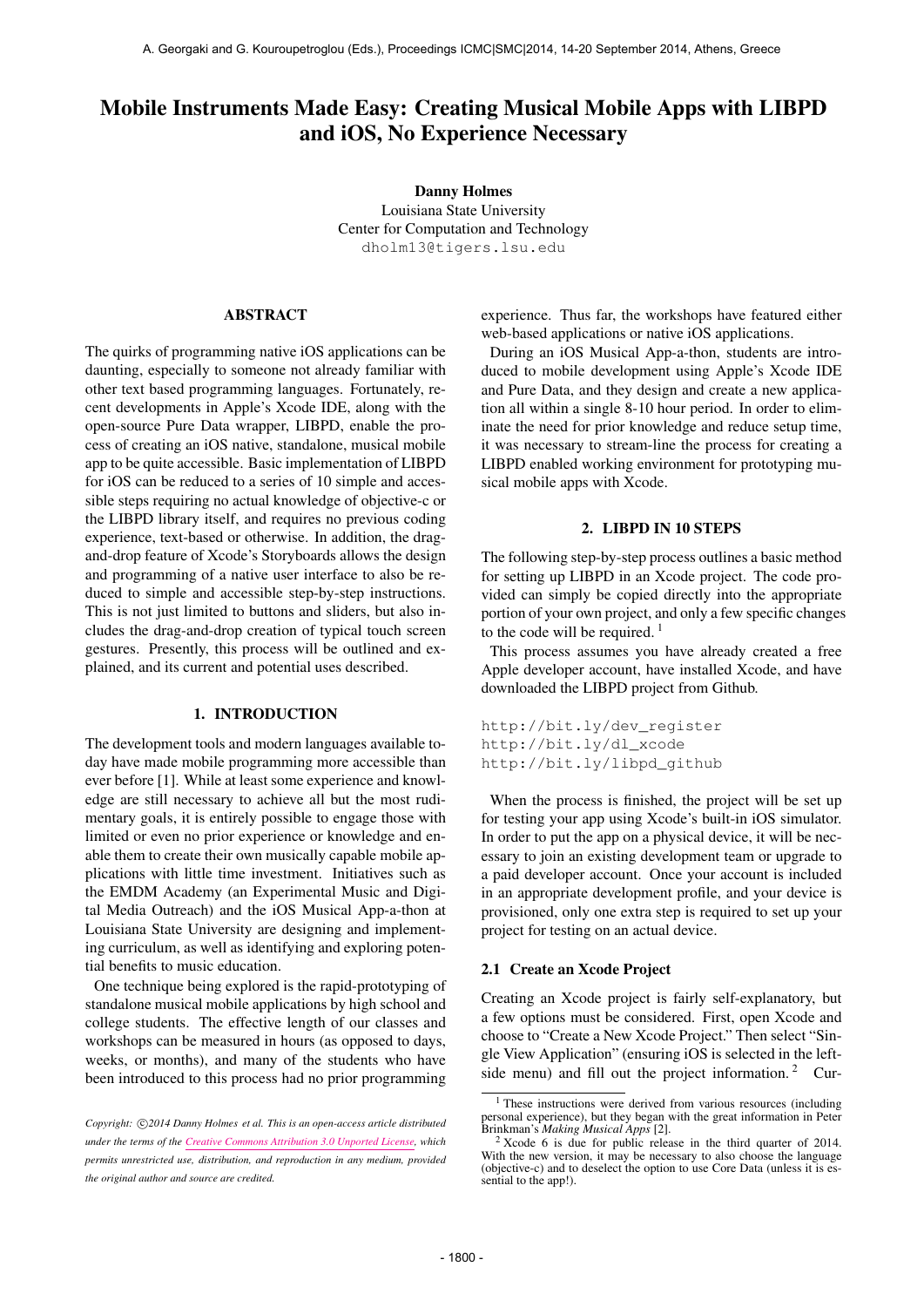rently, the prefix field and devices menu are the most important. The actual prefix is inconsequential but will be referenced in the next few steps. The device choice will affect the application's behavior on different devices. Setting the choice as "Universal" will automatically set up the project to work on all iOS devices, but requires a separate UI be created for phones and tablets. The "iPhone" option will also work on all devices, but iPads will emulate and roughly scale the UI designed for phones. The "iPad" option will not work on phones or iPods.

## 2.2 Copy LIBPD to the Project Folder

Once the project is created, simply copy the entire (unzipped) LIBPD project folder directly into the root of the Xcode project folder. This step is completed with a typical Finder window, not with Xcode. No changes should be made to the file structure inside the LIBPD project folder. Once this is done, return to the Xcode window with the project open.

## 2.3 Add the LIBPD Xcode Project

Steps 3-6 will require the main project file be selected in the navigator on the left. Notice the navigator can be set to show varying information with the buttons at the top. If the project is not visible, make sure the "Project Navigator" is selected (the folder icon). Now, choose "File - Add Files to..." in the top menu bar. Navigate to the LIBPD project folder just copied into the main project folder, and select the file libpd.xcodeproj. Before adding, ensure the "Copy items..." option is checked and that the project is selected under "Add to targets."

## 2.4 Set the User Header Search Path

In the center view, choose the "Build Settings" tab, and search for "User Header Search Paths." Double-click on the empty field and add the search path ../libpd-master/.. while also ensuring it is set to recursive. Please note that the path should simply reflect the name of the LIBPD project folder previously copied into the project folder.

#### 2.5 Set up the Build Phases

Choose the "Build Phases" tab in the center view. Select "Target Dependencies" and add "libpd-ios." Then, under "Link Binary with Libraries," add:

libpd-ios. $a<sup>3</sup>$ AudioToolbox.framework AVFoundation.framework

## 2.6 Add a PD Patch

Once again, choose "File - Add Files to..." in the top menu bar. This time, locate and add the PD patch that the app will use. Check that the same settings from step 3 are still selected.

## 2.7 AppDelegate.h

Choose the AppDelegate.h file in the project navigator. Please note that the actual file name will reflect the project prefix chosen during setup (e.g. LSUAppDelegate.h). During this step, import the PdAudioController.h file and add a property for PdAudioController. It will only require two lines of code be added, and the file should look similar to Figure 1. The lines with comments next to or directly above them are the only ones added to the default project.

#import <UIKit/UIKit.h><br>#import "PdAudioController.h" // Import PdAudioController.h @interface LSUAppDelegate : UIResponder <UIApplicationDelegate> @property (strong, nonatomic) UIWindow \*window; // Create a PdAudioController property.<br>@property (strong, nonatomic, readonly) PdAudioController \*audioController; **Gend** 

## Figure 1. AppDelegate.h

#### 2.8 AppDelegate.m

Now, select the AppDelegate.m file. Here the audio controller is initialized and its life cycle determined. Locate the "didFinishLaunchingWithOptions," "applicationDidBecomeActive," and "applicationWillTerminate" sections and update them as shown in Figure 2. 4

```
#import "LSUAppDelegate.h"
Simplementation LSUAppDelegate
- (BOOL)application: (UIApplication *)application<br>didFinishLaunchingWithOptions: (NSDictionary *)launchOptions
\overline{A}%// This intitializes the audio controller for playback.<br>
// "imputEnabled:YES" must be added in order to use the mic.<br>
_audioController = [[PdAudioController alloc] init];<br>
if ([self.audioController configureAmbientWihSam
      // This intitializes the audio controller for playback.<br>// "inputEnabled:YES" must be added in order to use the mic.
           NSLog(@"audio controller failed to initialize");
     return YES;
   (void)applicationWillResignActive: (UIApplication *)application
\mathbf{1}(void)applicationDidEnterBackground: (UIApplication *)application
\mathbf{1}(void)applicationWillEnterForeground: (UIApplication *)application
\mathbf{r}- (void)applicationDidBecomeActive: (UIApplication *)application
      // The audio will turn on when the app has loaded.<br>self.audioController.active = YES;
- (void)applicationWillTerminate: (UIApplication ∗)application
      // The audio will turn off when the app is closed.<br>self.audioController.active = NO;
\mathbf{1}@end
```
Figure 2. AppDelegate.m

#### 2.9 ViewController.h

In ViewController.h (Figure 3), import PdDispatcher.h and declare variable names for PdDispatcher and the PD patch. These names will be referenced in ViewController.m. Also, please notice the curly braces that are also added.

<sup>&</sup>lt;sup>3</sup> "libpd-ios.a" may show up in red text once added. This is a known bug and should not interfere with the project.

<sup>4</sup> There may be several default comments in AppDelegate.m. Those have already been deleted in Figure 2.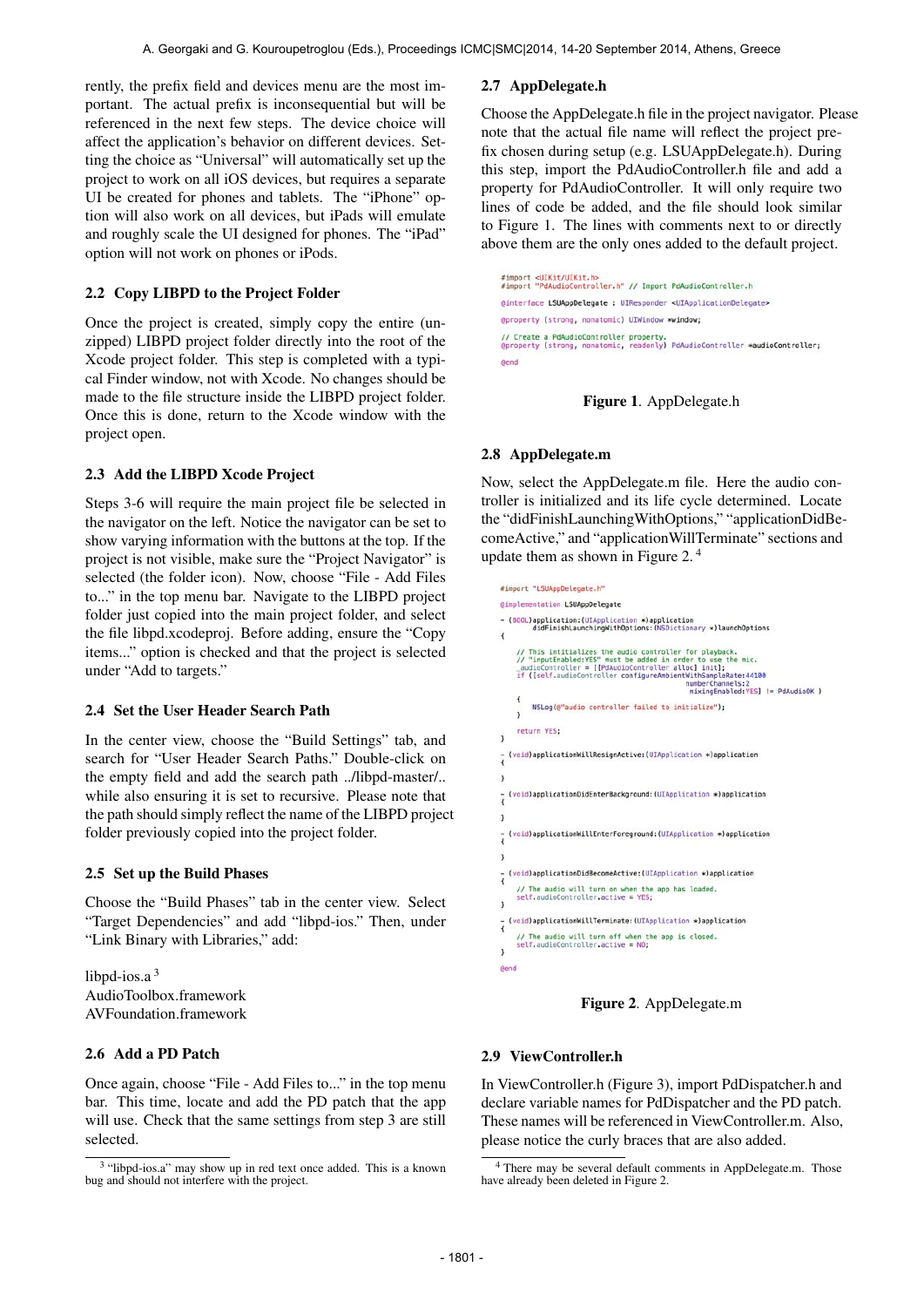```
#import <UIKit/UIKit.h><br>#import "PdDispatcher.h" // Import PdDispatcher.h
@interface ISUViewController : UTViewController {
     // Initialize variable names to use in ViewController.m
     PdDispatcher *dispatcher;
     void *patch;
\overline{\mathbf{1}}Gend
```
Figure 3. ViewController.h

#### 2.10 ViewController.m

Finally, ViewContoller.m (Figure 4) is where we initialize the dispatcher and set our variables.

```
#import "LSUViewController.h"
@interface LSUViewController ()
dend
@implementation LSUViewController
{<br>tvoid)viewDidLoad
       [super viewDidLoad];
       // Allocate and initialize the dispatcher using the variable<br>// declared in the .h file.<br>dispatcher = [[PdDispatcher alloc] init];<br>[PdBase setDelegate:dispatcher];
       // Set the patch variable to the PD patch added in step 6.<br>// Make sure to change the file name to match your own!<br>patch = [PdBase openFile:@"sample_pd_patch.pd"<br>path:[NSBundle mainBundle] resourcePath]];
       if (!patch) \{NSLoo(@"patch failed to load"):
       \overline{\mathbf{r}}\alpha(void)didReceiveMemoryWarning
        [super didReceiveMemoryWarning];
\lambdadend
```


## 3. USING STORYBOARDS IN XCODE

Storyboards is an Xcode feature enabling the drag-anddrop creation of working UIs. Once the project is set up with LIBPD, it only requires a few more steps to have a working UI interfacing with the PD patch already added to the project.

When using these instructions to introduce someone new to audio programming languages, prior to this point it would be necessary to cover the rudiments of using PD and creating a patch that will correctly receive messages. Presently, that discussion will be checked, but please consider that simple synthesis techniques with PD can be taught to young adults quickly and efficiently.

Concerning prepping a patch for LIBPD, any patch that could be controlled using a UI will work. Simply replace any connections to UI objects with a typical [receive ...] object. The names assigned to the receive objects will be referenced in Xcode.

#### 3.1 Drag-and-Drop UI

In the Xcode project navigator, select the appropriate ".storyboard" file (likely Main.storyboard). On the bottom right of the storyboard view is the resource menu. For this simple example of how to use storyboards, search for "button" and drag the button option into the graphical view of the iOS UI.

Now, look at the icons in the top right corner, and locate and turn on the "Assistant editor." It looks a bit like the front of a tuxedo, and it will split the center view into two windows. One should remain the storyboard view, but the other should show the ViewController.m file. If it doesn't, simply locate it using the drop down menus at the top of the new window. Now, control-click (not right-click!) on the button just placed in the storyboard view, and drag a connection to the ViewController.m file. Drop the connection anywhere between the @implementation and @end tags, but not inside an existing method (Figure 7).

In the pop-up menu that will appear, name the button, change the type to UIButton (using the drop down menu), and change the event to Touch Down. Then select "connect." This will automatically create code for interacting with that button via storyboards. When hovering over the tiny dot next to the new code, the button in the storyboard view should highlight and confirm the connection. Similar processes can be used to create sliders, toggles, and even touch-screen gestures.

## 3.2 Sending Messages to PD

The final stage is to enable the button to send to messages to PD. As it is, the simplest method of obtaining data when the button is clicked is via the "sender.state" property. Update the project with the code in Figure 5.

```
- (IBAction)button: (UIButton *) sender {
    NSLog(@"%i", sender state);
\mathcal{F}
```
#### Figure 5. NSLog logs to the console.

In the top left corner, locate the start/stop icons. They are followed by the current project name and a drop down list of simulators and devices.<sup>5</sup> Choose the appropriate simulator and hit the play button (technically the "Build and run..." button). The iOS simulator will launch, and the UI button is clickable! Clicking down will log the "sender.state" value in the console, which happens to be a 1. LIBPD enables us to send the UI values from iOS directly to a receive object.

[PdBase sendFloat:sender.value toReceiver:@"lop\_cfq"]; [PdBase sendBangToReceiver:@"start"];

## Figure 6. Examples of using PdBase.

Figure 6 shows examples of the last bit of code necessary to actually send the message to the PD patch. Either line would simply be added inside the button method's curly braces along with the NSLog line.

<sup>5</sup> It may be necessary to download the appropriate simulator. Each major device has its own standalone simulator. Packages can be found under File - Preferences - Downloads.